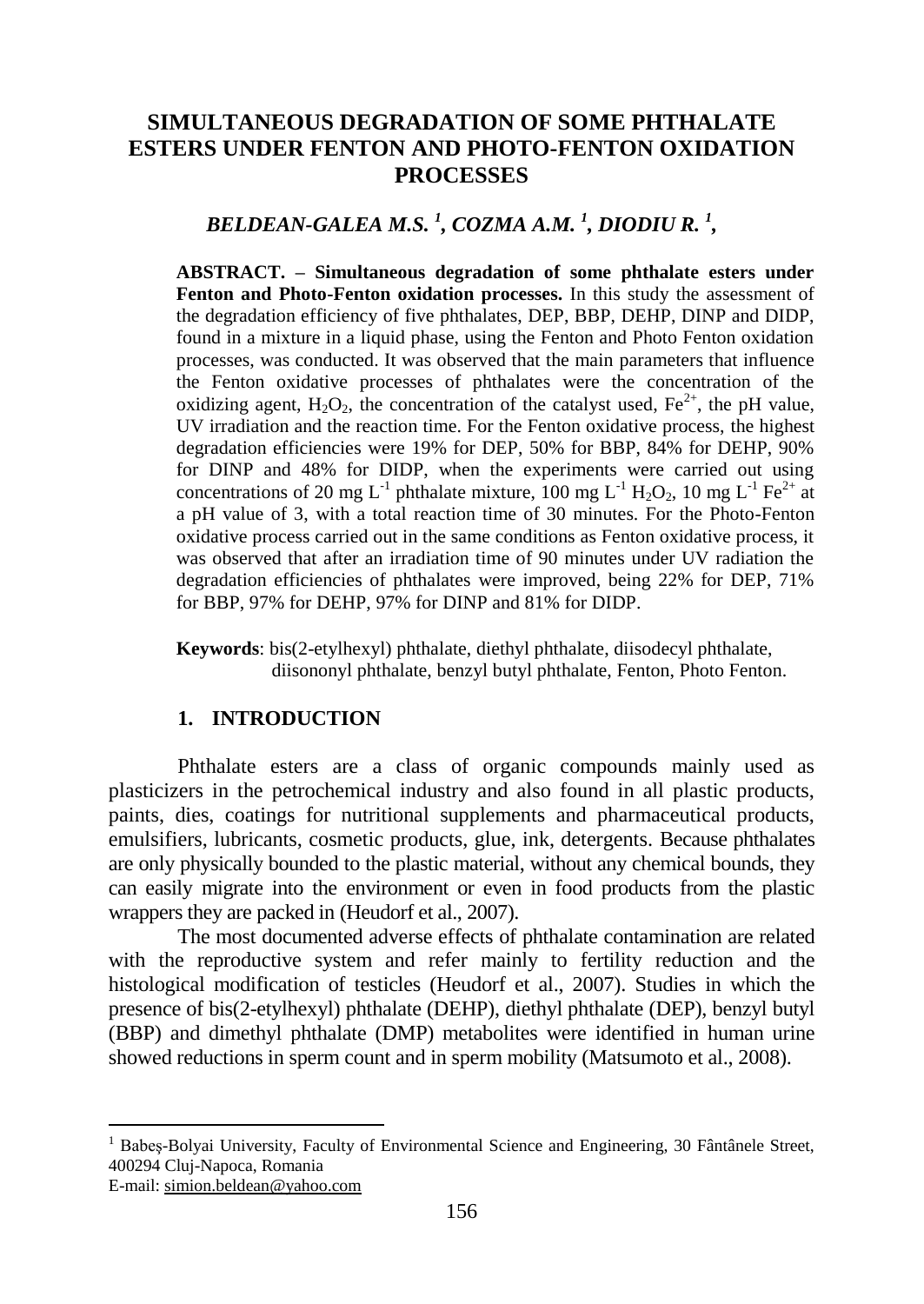The stability of these compounds in the environmental factors is high, several studies have shown that the biodegradation process is slow and does not occur at desired efficiencies (Staples et al., 1997). Moreover if it takes into account that bis(2-etylhexyl) phthalate (DEHP) is introduced on the list priority substances (Annex X, Directive 2000/60/EC), their removal from wastewater is necessary.

In the last time different advanced oxidation processes (AOPs) such as Fenton  $(H_2O_2)$ , Photo-Fenton (hv – H<sub>2</sub>O<sub>2</sub>), Ozone (O<sub>3</sub>), Photo-O<sub>3</sub> etc. have been developed for the treatment of different xenobiotic organic compounds which are refractive to conventional biological or physical treatment (Bauer and Fallman, 1997; Al-Tawabini, 2003; Esmaeli et al., 2011; Tay et al., 2011). One of the most applied and promising method for the removal of organic compounds from aquatic samples is the Fenton AOP, due to the fact that the reagents used in this method are cheap, easy to handle and environmentally friendly (Litter, 2005). These processes are based on the production and use of highly reactive hydroxyl radical (•OH), using the Fenton reagent, a mixture of  $H_2O_2$  and  $Fe^{2+}$ , which go as far as even mineralizing the organic compounds into  $CO<sub>2</sub>$  and  $H<sub>2</sub>O$  (Litter, 2005).

The aim of this study was to test the efficiency of the Fenton and Photo Fenton AOPs for the removal of a mixture of five phthalates such as diethyl phthalate (DEP), bis(2-etylhexyl) phthalate (DEHP), benzyl butyl phthalate (BBP), diisodecyl phthalate (DIDP), diisononyl phthalate (DINP) from water samples. The influences of the changes in the process variables (oxidant concentration, catalyst concentration, pH, UV radiation and process time) have been studied for a better comprehension of the phenomena.

## **2. MATERIAL AND METHODS**

#### **2.1. Materials**

FeSO<sub>4</sub>•7H<sub>2</sub>O, H<sub>2</sub>O<sub>2</sub> (30%w/w), methanol, hexane, NaOH and HCl were purchased from Merck. A mixture of DEHP, DEP, DIDP, DINP, BBP, all of 99% purity, purchased from Supelco, in concentration of 50 mg  $L^{-1}$  for each compound was prepared in a mixture of ultrapure water: methanol (80:20 *v/v*).

#### **2.2. Experimental**

To prevent the interference of sun radiation, the oxidation experiments were carried out in a 50 mL brown beaker, equipped with magnetic stirrer, to ensure the homogeneity in the reactor. 10 mL of water sample containing 20 mg  $L^{-1}$ of each selected phthalate were placed into the reactor. Subsequent different volumes of Fenton reagent were added into the reactor. Before adding the Fenton reagent to the reactor, the pH was adjusted to 3.0 using solutions of 0.1 N NaOH and 0.1 N HCl in water to prevent changes in the iron form, in all experiments, unless stated differently. The pH was measured using a WTW InoLab multiparameter. Different volume of  $H_2O_2$  (30%w/w) were added into the reactor for Fenton degradation. In order to estimate the degradation rate of the phthalates,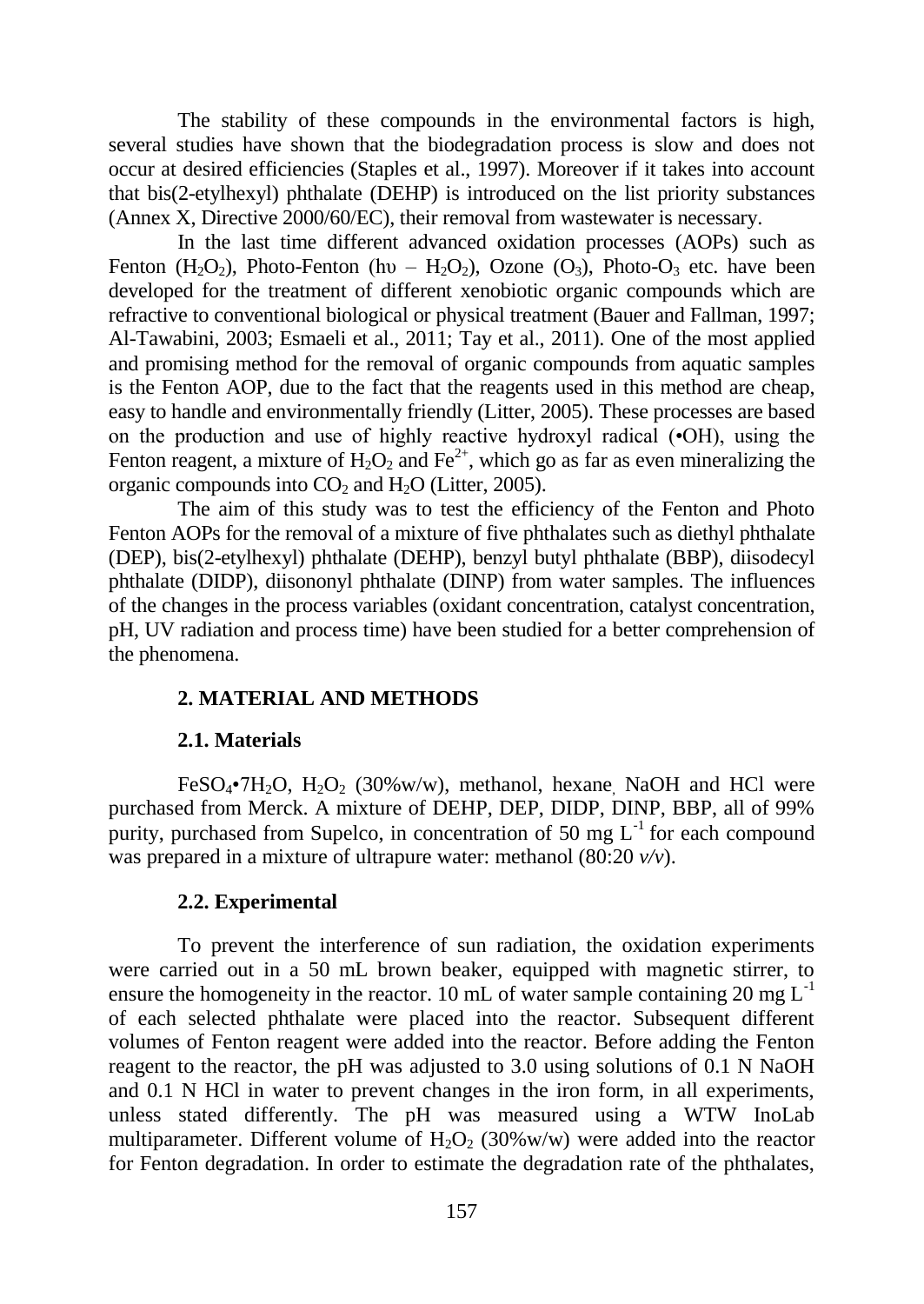at different times, the mixtures from the reactor were taken and extracted with 2 mL of hexane in a glass separator funnel according to Esmaeli et al. (2011) method. The mixture was then vigorously shaken for 5 minutes and subsequent allowed to the aquatic and organic phases separation. Next, the hexane layer was separated in a vial and evaporated to dryness under nitrogen. The residue was then dissolved in methanol and analyzed by high performance liquid chromatography (HPLC). All the experiments were conducted at room temperature (25ºC).

#### **2.3. Analytical method**

The analyses of the phthalates were carried out using a HPLC system, model Shimadzu, equipped with a 10LC module pomp, a 10LD UV/Vis detector and a manual injection valve. The separation of the compounds was performed on a reverse phase column type Luna C18 (25 cm x 4.5 mm id x 5 μm particle size) purchased from Phenomenex. An isocratic elution mode using a mobile phase containing 100% methanol at a flow rate of 0.8 mL min<sup>-1</sup> was used for the  $\hat{H}PLC$ analysis. The detection of the compounds was carried out at 240 nm wavelength.

The phthalate concentrations in the water samples were calculated using the calibration curve method. For this purpose, five standard solutions in concentrations of 2.5, 5, 10, 25 and 50 mg  $L^{-1}$  of each phthalate were prepared.

The limit of detection (LOD) and limit of quantification (LOQ) were determined taking into consideration the standard deviation of the response factor of the detector  $(\sigma)$  for each compound and the slope (*S*) of each calibration curve. These parameters have been calculated according to the following equations: *LOD =* 3.3*σ/S* and *LOQ =* 10*σ/S.* The performances of the analytical method are presented in table 1.

| Compound    | Regression equations   |        | $\sigma$ | LOD<br>$\text{Im} \Sigma^{-1}$ | LOO<br>$\left[\text{mg } L^{-1}\right]$ | Extraction<br>recoveries (%) |
|-------------|------------------------|--------|----------|--------------------------------|-----------------------------------------|------------------------------|
| <b>DEP</b>  | $y = 0.596x + 0.5834$  | 0.9996 | 0.13     | 0.72                           | 2.26                                    | $102.32 + 5$                 |
| BBP         | $y = 0.452x + 3.7979$  | 0.9921 | 0.16     | 1.17                           | 3.65                                    | $108.26 \pm 5$               |
| <b>DEHP</b> | $y = 0.2993x + 2.0836$ | 0.9932 | 0.12     | 1.32                           | 4.01                                    | $90.95 + 3$                  |
| <b>DINP</b> | $v = 0.0956 + 0.3421$  | 0.9985 | 0.061    | 2.10                           | 6.40                                    | $95.46 \pm 4$                |
| <b>DIDP</b> | $y = 0.1664 + 0.5409$  | 0.9982 | 0.11     | 2.18                           | 6.80                                    | $92.7 \pm 5$                 |

**Table 1.** *The regression equations, correlation coefficients (r), LODs, LOQs and extraction recoveries of the tested compounds*

## **3. RESULTS AND DISCUSSIONS**

### **3.1. Optimization of process parameters**

According to Litter (2005) the efficiency of the Fenton and Photo Fenton processes is influenced by the concentrations of the reagents (hydrogen peroxide and ferrous ion) used for reaction, by the pH, UV irradiation and total reaction time. For this reason, it is important to identify the optimum values for these parameters to ensure that the process is economical.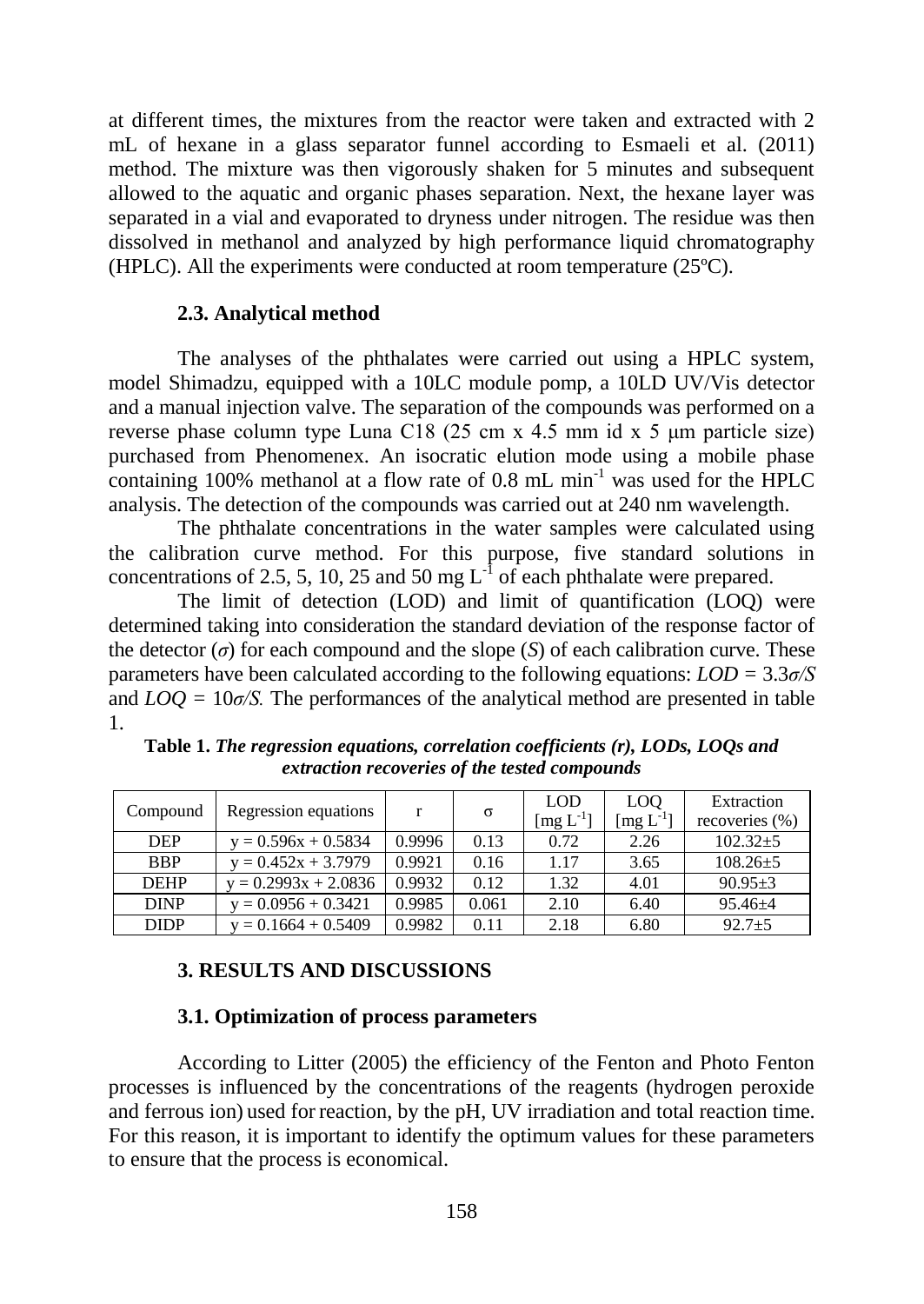### **3.2. Effect of hydrogen peroxide concentration**

To determine the  $H_2O_2$  concentration for which optimum phthalate degradation efficiency can be obtained, concentrations of H<sub>2</sub>O<sub>2</sub> between 18 mg L<sup>-1</sup> and 120 mg  $L^{-1}$  were used. At different time intervals (10, 30 and 60 minutes) the reaction mixtures were extracted and analyzed by HPLC in order to monitor the phthalate degradation rate.  $Fe^{2+}$  concentration was maintained at a value of 10 mg  $L^{-1}$  (Yang et al., 2005).

As can be seen in figure 1, DEP, BBP, DEHP, DINP and DIDP showed similar patterns of degradation. More exactly, the degradation was slow in the first 10 minutes of the experiments but rose to higher percentages after 30 minutes. The analyses realized after 60 minutes showed that there were no major changes in the phthalate concentrations in the last part of the experiments.

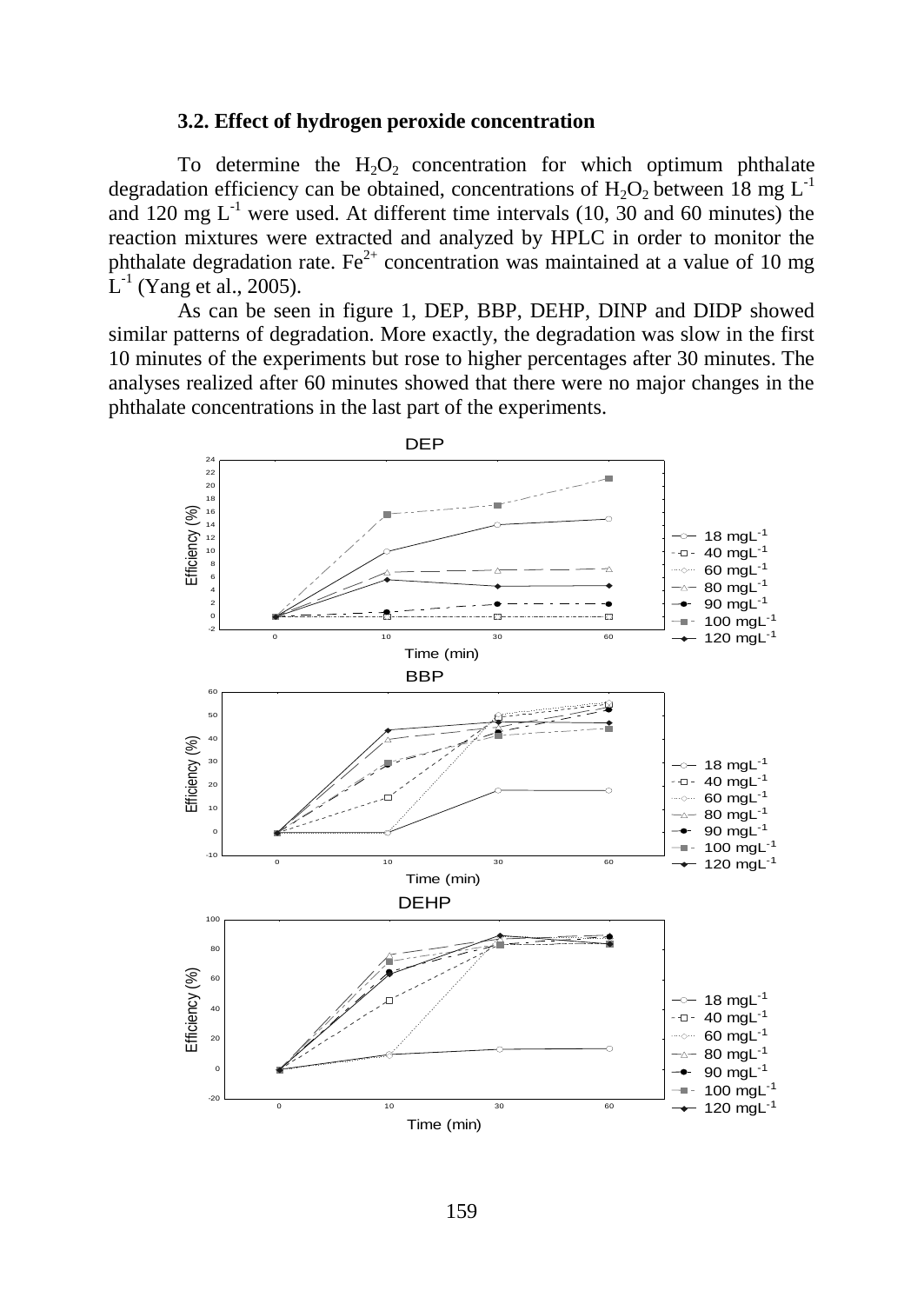

**Fig. 1.** *Effect of H2O2 concentration on phthalate degradation*

It can also be observed that for BBP, DEHP, DINP and DIDP, the final degradation efficiencies varied differently when the experiments were conducted using  $H_2O_2$  concentrations between 40 mg  $L^{-1}$  and 120 mg  $L^{-1}$ . The maximum efficiency for DEP (19%) was obtained at a concentration of 80 mg  $L^{-1}$  H<sub>2</sub>O<sub>2</sub>, for BBP (56%) at 60 mg  $L^{-1}$ , for DEHP efficiencies between 88% and 90% where obtained for concentrations of  $H_2O_2$  between 60 mg L<sup>-1</sup> and 100 mg L<sup>-1</sup>, for DINP (90%) at 40, 80 and 90 mg L<sup>-1</sup> and for DIDP (56%) at 60 mg L<sup>-1</sup> H<sub>2</sub>O<sub>2</sub> respectively.

It can be concluded that the highest efficiency was registered at 100 mg  $L^{-1}$ H<sub>2</sub>O<sub>2</sub>. For this concentration the obtained efficiencies were 19% for DEP, 45% for BBP, 84% for DEHP, 85% for DINP and 48% for DIDP.

#### **3.3. Effect of time**

Because no significant changes were observed in the phthalate concentrations after 30 minutes in the previous experiments, another different experiment was conducted to determine the degradation pattern in correlation with the time parameter. For this purpose the degradation of the phthalates after 10, 20, 30 and 40 minutes were evaluated. The  $H_2O_2$  concentration was set at 100 mg L<sup>-1</sup> and  $\text{Fe}^{2+}$  at 10 mg L<sup>-1</sup>. The results showed that the Fenton process has a powerful action on the phthalates in the first 20 minutes of the experiment and that after this time interval the degradation efficiencies tend to vary in very small intervals (Figure 2). Furthermore, it was decided that 30 minutes is sufficient reaction time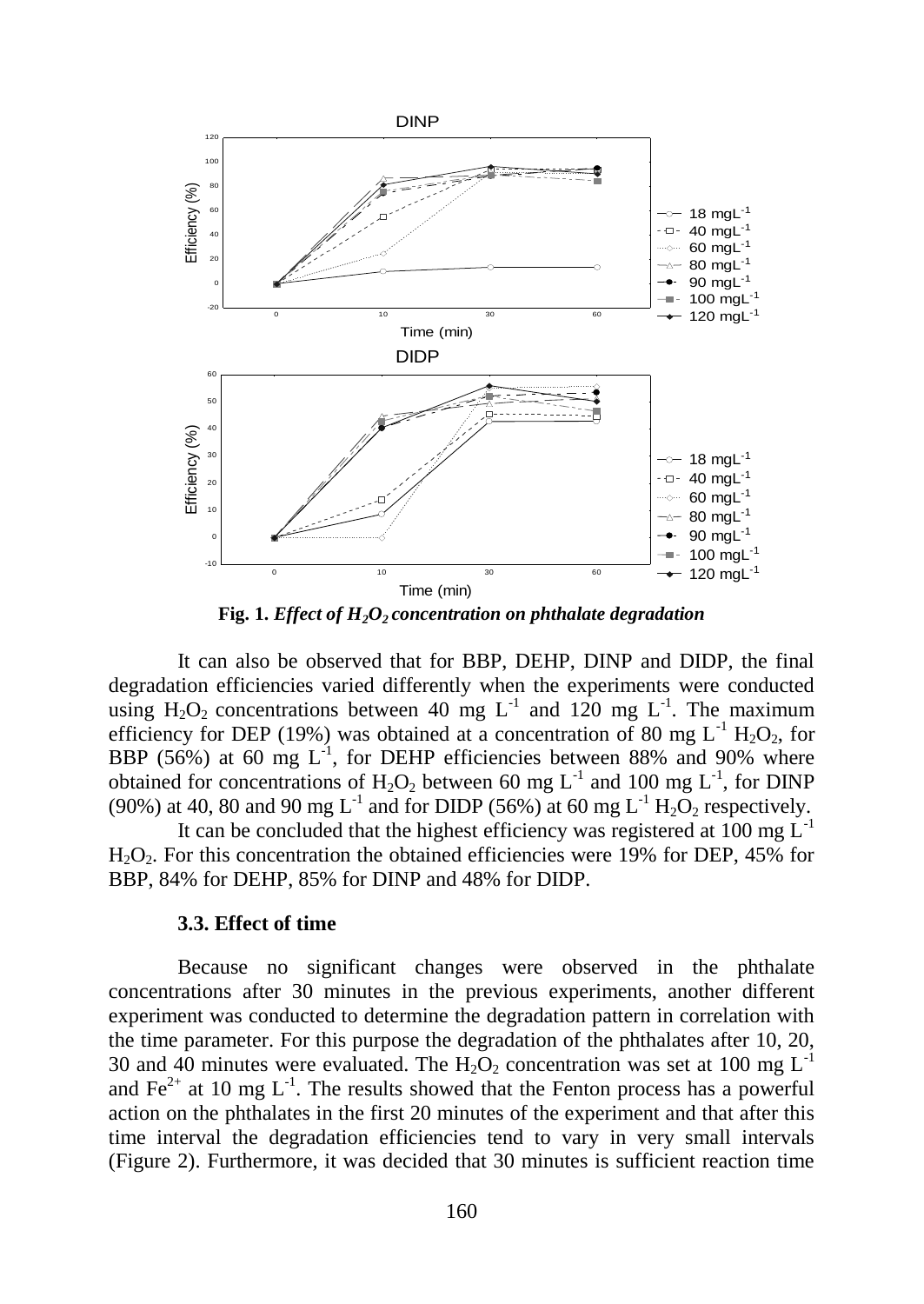to reach the maximum efficiencies that can be obtained with the Fenton process for the tested compounds.



**Fig. 2.** *Influence of time on the Fenton degradation of phthalates*

# **3.4. Effect of Fe2+ concentration**

In order to find the optimum concentration of catalyst for which the degradation of phthalates reaches the maximum efficiency, concentrations of  $Fe^{2+}$ between 5 mg  $L^{-1}$  and 60 mg  $L^{-1}$  were tested. The concentration of  $H_2O_2$  was maintained constant at a concentration of 100 mg  $L^{-1}$ . The total reaction time was set at 30 minutes. As can be observed from figure 3, the maximum degradation took place at Fe<sup>2+</sup> concentration of 10 mg  $L^{-1}$  for almost all the phthalate compounds, (50% degradation for BBP, 84% for DEHP, 90% for DINP and 43% for DIDP) except for DEP, which was degraded with maximum efficiency (23%) at a Fe<sup>2+</sup> concentration of 20 mg  $L^{-1}$ .



**Fig. 3.** *Phthalate degradation efficiencies at different Fe2+ concentrations*

#### **3.5. Effect of Ph**

In order to test the influence of pH on the Fenton degradation of phthalates, different experiments of 30 minutes were carried out at pH values between 1 and 5, with 100 mg  $L^{-1}$  H<sub>2</sub>O<sub>2</sub>, 10 mg  $L^{-1}$  Fe<sup>2+</sup> and 20 mg  $L^{-1}$  phthalates. As can be observed in figure 4, the maximum efficiencies were obtained at pH 3, except for DEP which proved to be less sensitive to pH changes in the reactor. Overall, the degradation efficiencies varied in very short intervals for pH values 2, 3 and 4. The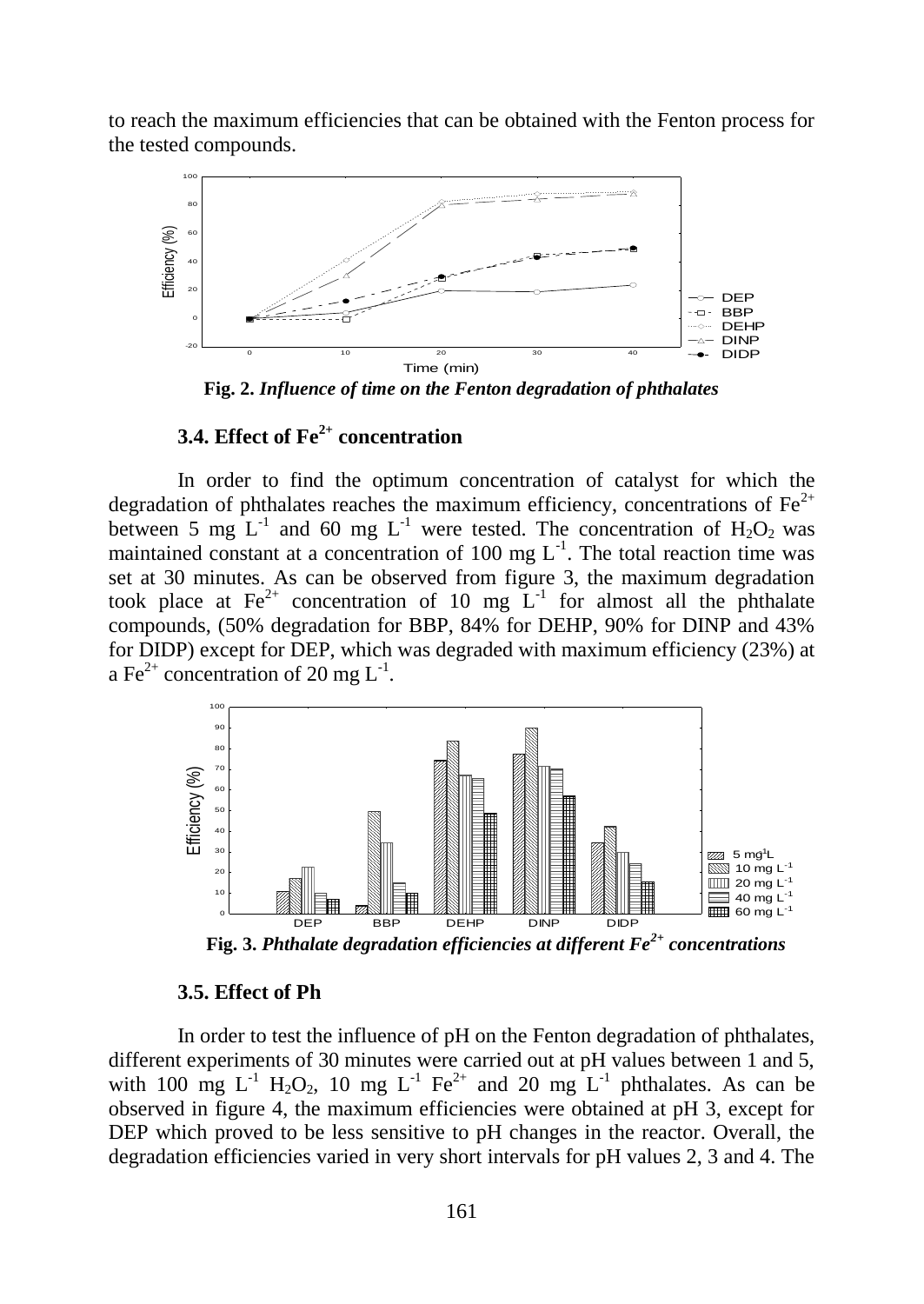lowest efficiencies were obtained in the experiments conducted for the lowest (1) and highest (5) tested pH values.



**Fig. 4.** *Phthalate degradation efficiencies at different pH values*

#### **3.6. Photo Fenton degradation**

Based on the results obtained from the Fenton oxidation experiments, an attempt to increase the degradation efficiencies was made by using a Photo Fenton system. A deuterium arc lamp of 50 watts with a spectrum from 180 nm to 370 nm was added to the experimental installation used in Fenton experiments. The mixture of selected five phthalates was irradiated for different period of time, using as Fenton mixture 10 mg  $L^{-1}$  Fe<sup>2+</sup>, 100 mg/L H<sub>2</sub>O<sub>2</sub>, at pH value of 3. The phthalate concentration was maintained at 20 mg  $L^{-1}$ . After 30, 60 and 90 minutes irradiation time, the reaction mixtures were extracted and analyzed. As can be seen in figure 5, only BBP and DIDP suffered noticeable increases in the degradation efficiencies compared to the results obtained in the Fenton experiments, while the degradation efficiency of DEP was almost the same and DEHP and DINP recorded an increase in efficiency of 13% and 7%.



**Fig. 5.** *Influence of time and UV radiation on phthalate degradation*

## **4. CONCLUSIONS**

The results this study show that for the Fenton AOP the degradation efficiencies of DEP, BBP, DEHP, DINP and DIDP were influenced by the concentrations of  $H_2O_2$  and  $Fe^{2+}$ , by the pH and total reaction time.